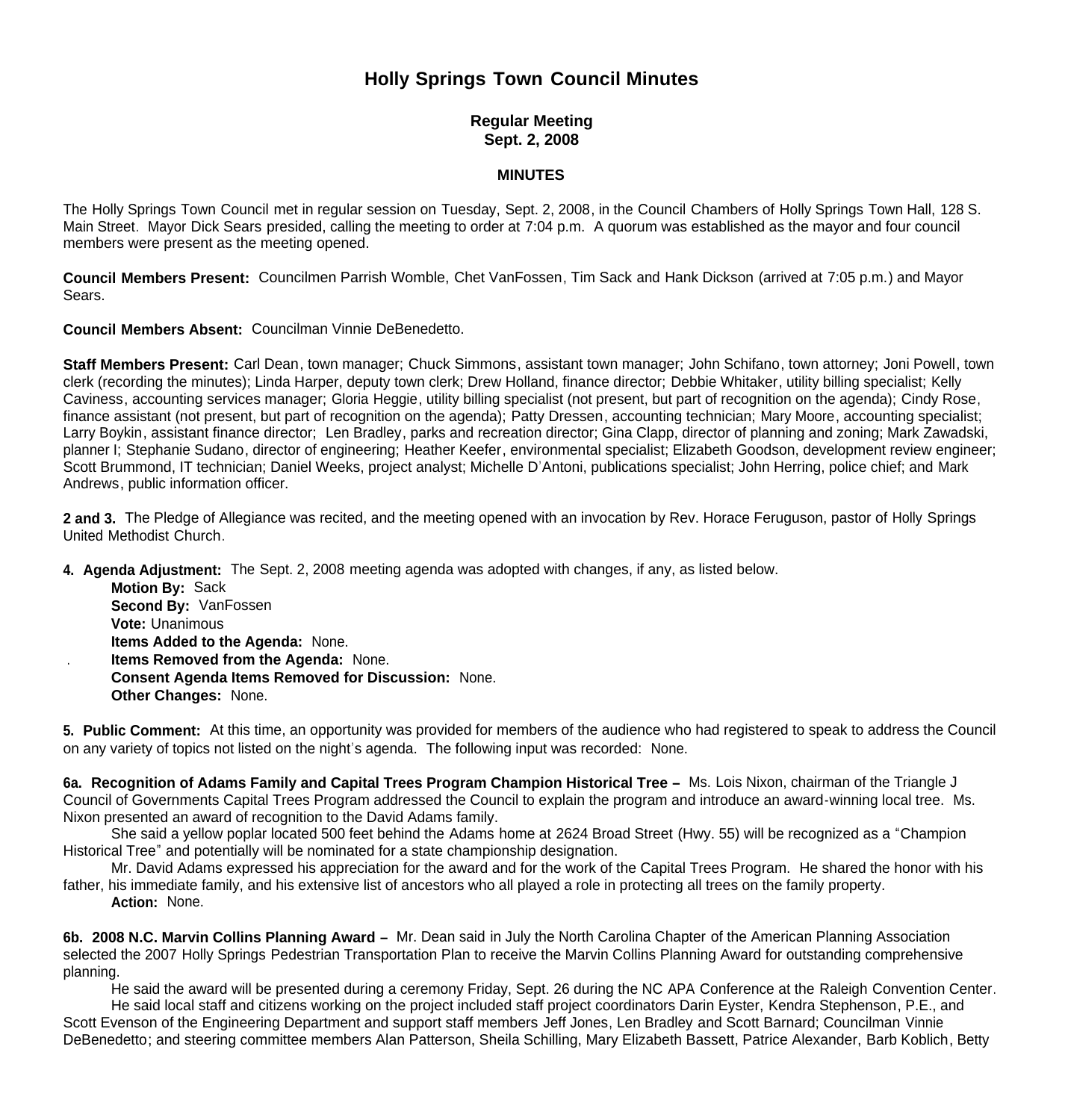Deese and Councilman Tim Sack.

 Mr. Dean said the Holly Springs Pedestrian Transportation Plan is a comprehensive plan that was developed with a grant from the N.C. Department of Transportation. It is to be used as a guide as the Town develops and reserves right of way and infrastructure development funds for sidewalks and trails. The Plan addresses creating an interconnected system of pedestrian corridors; developing a pedestrian environment that provides confidence and safety to its users; promoting walking as an alternative mode of transportation and providing pedestrian access to underserved areas of the community.

 **Action:** None.

**6c. Comprehensive Annual Financial Report –** Mr. Holland said the Certificate of Achievement for Excellence in Financial Reporting has been awarded to the Town of Holly Springs Finance Department by the Government Finance Officers Association (GFOA) of The United States and Canada for its comprehensive annual financial report (CAFR).

 He said the Certificate of Achievement is the highest form of recognition in the area of governmental accounting and financial reporting, and its attainment represents a significant accomplishment by a government, its management and its financial office staff.

 Mr. Holland said this is the third year in the three years since the award was established that the Town of Holly Springs has earned this prestigious award. Mr. Holland introduced for recognition members of the Town's Finance Department, who all contributed to this achievement.  **Action:** None.

**6d. Rex Healthcare Update –** Mayor Sears introduced Bob Ricker, representing Rex Healthcare, to give the Council an update on the company's urgent healthcare facility planned for Holly Springs.

 Mr. Ricker explained that a few months ago, Rex Healthcare submitted an application for a Certificate of Need for a diagnostic center in Holly Springs at the corner of GB Alford Highway and Avent Ferry Road. With support from the Town and the community, he said, Rex presented its application, but was turned down a CON for the facility.

Then, he said, Rex appealed the decision and convinced state officials during the appeals process of the need for such a facility in Holly Springs.

Mr. Ricker announced that the State of North Carolina had reviewed the Rex Healthcare application and has reversed the original ruling to approval. He said the way is mostly clear now for Rex to begin work on an emergency room facility to serve Holly Springs and southern Wake County.

 Mr. Ricker thanked Mayor Sears, Mr. Dean and the community for their support during the application process. **Action:** None.

**7. Consent Agenda:** The Council approved a motion to approve all items on the Consent Agenda. The motion carried following a motion by Councilman Sack, a second by Councilman Womble and a unanimous vote. The following actions were affected:

7a Minutes – The Council approved minutes of the Council's regular meetings held on June 17 and July 1, 2008.

7b. Community Development Block Grant – The Council authorized payment to The Wooten Company for an additional \$5,402.80 in CDBG project administration costs.

7c. Budget Amendment, \$60,000 – The Council adopted an amendment to the FY 2008-09 budget in the amount of \$60,000 to allocate an N.C. Greenway Grant received. *A* c*opy of the budget amendment is incorporated into these minutes as an addendum page.*

7d. Budget Amendment, \$3,065 – The Council adopted an amendment to the FY 2008-09 budget in the amount of \$3,065 to receive insurance proceeds for a damaged police vehicle. *A* c*opy of the budget amendment is incorporated into these minutes as an addendum page.*

7e. Budget Amendment, \$12,410 – The Council adopted an amendment to the FY 2008-09 budget in the amount of \$12,410 to receive insurance proceeds for a damaged public utilities vehicle and lightning damage to equipment. *A* c*opy of the budget amendment is incorporated into these minutes as an addendum page.*

7f. Budget Amendment, \$119,675 – The Council adopted an amendment to the Water Reserves Fund in the amount of \$119,675 to allocate funds for Reuse Program development. *A* c*opy of the budget amendment is incorporated into these minutes as an addendum page.*

 7g. Special Exception Use Petition 06-SEU-04, Sprint #1115 #1 – The Council granted a second six-month extension to submit construction drawings for Special Exception Use #06-SEU-04 for Sprint Site 1115 #1.

 7h. Resolution 08-43 – The Council adopted Resolution 08-43 recertifying the Official Zoning Map dated Aug. 21, 2008. *A* c*opy of Resolution 08-43 and Official Zoning Map are incorporated into these minutes as addendum page*s.

 7i. Holly Springs Business Park Pump Station Project – The Council entered into a contract with Trigon/Kleinfelder in the amount of \$11,000 for materials and testing services on the Holly Springs Business Park pump station project. *A* c*opy of the Trigon/Kleinfelder contract is incorporated into these minutes as addendum pages.*

7j. Budget Amendment, \$67,000 – The Council adopted an amendment to the FY 2008-09 budget in the amount of \$67,000 to cover costs of headcut repairs in the Green Oaks Parkway project. *A* c*opy of the budget amendment is incorporated into these minutes as addendum pages.*

**8a. Garrison Subdivision Greenway Trail Waiver Request** – Ms. Keefer said the construction of the Garrison Subdivision greenway trail will require encroachment into the Town of Holly Springs 100-foot undisturbed Bass Lake Buffer. This waiver must be approved by Town Council prior to staff's approving construction of the asphalt greenway trail in the proposed location.

Ms. Keefer explained that with the approval of the development plan for the Garrison Subdivision, a condition of plan approval required the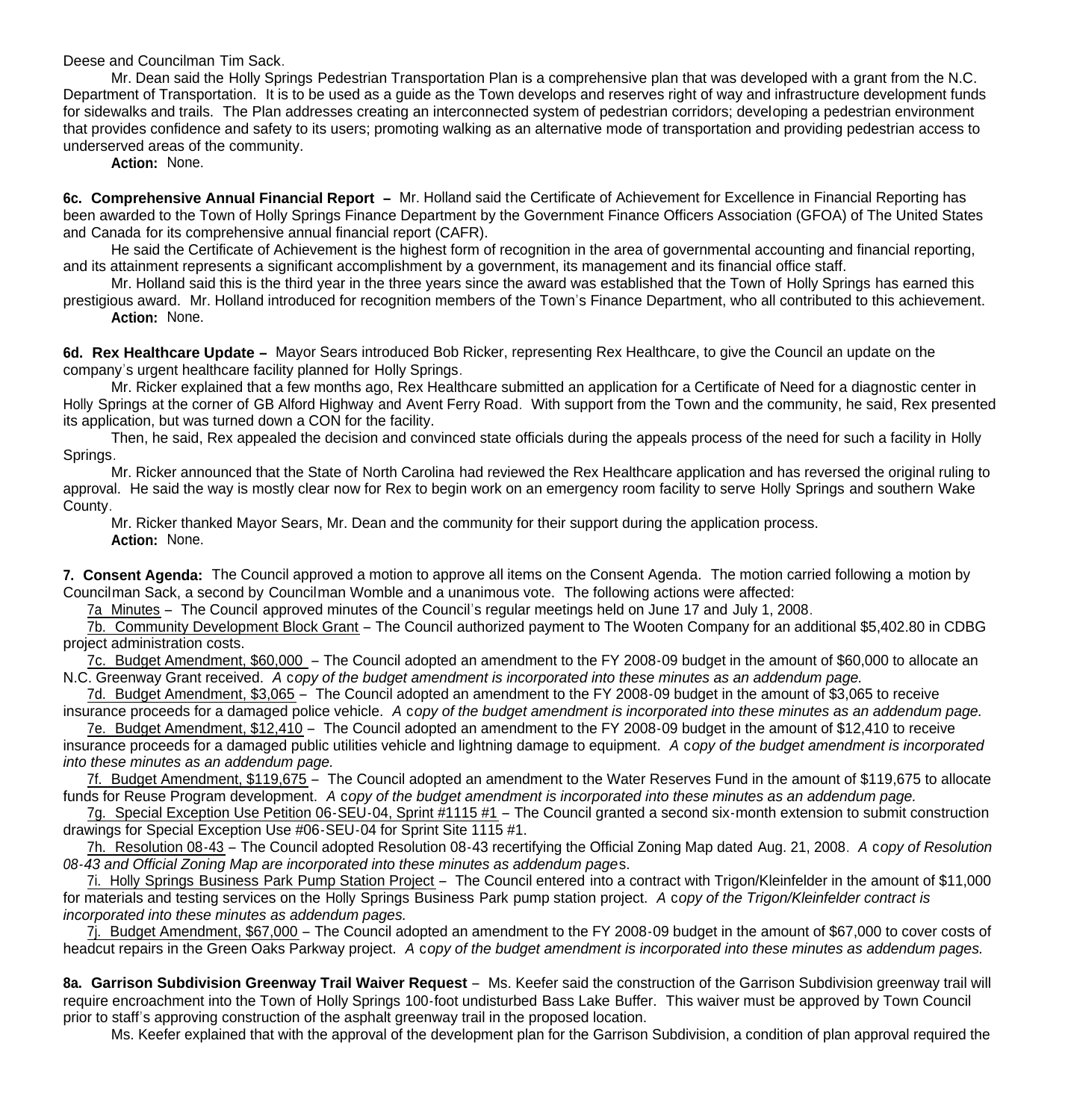design and installation of a mulch greenway trail located within the 100-foot Bass Lake Buffer. Through the environmental and construction drawing review process it was determined that an asphalt or boardwalk greenway trail is required by the Town Engineering Design & Construction Standards.

 She said a waiver to the Bass Lake Buffer Rules and permits from the US Army Corps of Engineers (USACE) and the NC Division of Water Quality (NCDWQ) are required prior to construction of the trail. Permits have been obtained from the agencies.

**Action #1:** The Council approved a motion to make and accept the following findings of fact to be recorded in the minutes for a request for a waiver of UDO regulations to allow construction of the Garrison Subdivision greenway trail within the Bass Lake Buffer.

- 1. The carrying out of the strict letter of the UDO will result in practical difficulties in the development of the property included in the Waiver Petition.
- 2. Approval will observe the spirit of the UDO
- 3. Approval will secure public safety and welfare.
- 4. Approval will provide substantial justice.
- 5. **a.** There are exceptional conditions pertaining to the particular piece of property in question because of its shape, size, or topography, that are not applicable to other lands, buildings, or structures in the same district, *or*

**b.** There is a peculiar characteristic of a proposed use which makes the application of certain development standards of the UDO, as requested in the petition for waiver of Riparian Buffer Reguations, unrealistic.

- 6. Granting the waiver requested will not confer any special privileges that are denied to other owners or residents of the district in which the property is located.
- 7. A literal interpretation of the provisions of the UDO would deprive the applicant of rights commonly enjoyed by other owners and residents of the district in which the property is located.
- 8. The requested waiver will be in harmony with the purpose and intent of the UDO and will not be injurious to neighbor or to the general welfare.
- 9. The special circumstances giving rise to the waiver request are not as a result of actions of the applicant.
- 10. Waiver requested is the minimum variance that will make possible the legal use of the land, building, or structure.

**Motion By:** Sack

**Second By:** VanFossen

**Vote:** Unanimous.

**Action #2:** The Council approved a motion to grant a waiver of UDO regulations for impact to the Bass Lake Buffer for the construction of the Garrison Subdivision greenway trail.

**Motion By:** Sack **Second By:** Dickson **Vote:** Unanimous.

**8b. SunTrust Bank, 08-DP-04 –** Mr. Zawadski said the Town has received a request for a development plan for out parcel #7 located within the Southpark Village integrated center. The property is 1.4 acres and is located off of Avent Ferry Road. The proposed development plan is for the construction of a 3,906 square foot SunTrust Bank. The plan proposes a total of 21 parking spaces located throughout the site. Pedestrian connections are provided through the parking lot to connect the front entrance of the building to the sidewalk along Avent Ferry Road. The site also includes four drive-through lanes located on the eastern side of the building.

He said this project is located within a Gateway Corridor and is therefore subject to a higher degree of architectural requirements. Since this project also is located in the Southpark Village integrated center, the buildings are subject to the Southpark Village Design Guidelines. The building is proposed to be constructed primarily of two shades of brown colored brick along with light brown and dark brown EIFS and cast stone accents. Various architectural elements such as façade and roofline modulation, brick columns, multiple brick patterns, and decorative cornices are proposed for the building.

**Action:** The Council approved a motion to approve Development Plan #08-DP-04 for SunTrust as submitted by Miller Landscape Architecture, project SunTrust – Holly Springs date revised 7/24/2008 with the following conditions:

- 1. All conditions of approval for the Southpark Village Master Plan will apply to this plan.
- 2. Subdivision plat must be recorded with cross access easements prior to construction drawing approval.
- 3. This project will require a fee in lieu of pump station upgrades.
- 4. All parapet cornices shall be designed with a consistent tapered edge.

**Motion By:** VanFossen **Second By:** Dickson **Vote:** Unanimous.

**8c. Veterans Park Monument –** Mr. Bradley said that it appears that no funds will be available through Sen. Elizabeth Dole's office for the construction of a monument in honor of veterans who have served in the armed forces. He said staff is requesting from Council that \$29,000 be appropriated for the construction of the signage and monument for Veterans Park.

He said he would use funds from the Parks and Recreation Reserve Fund.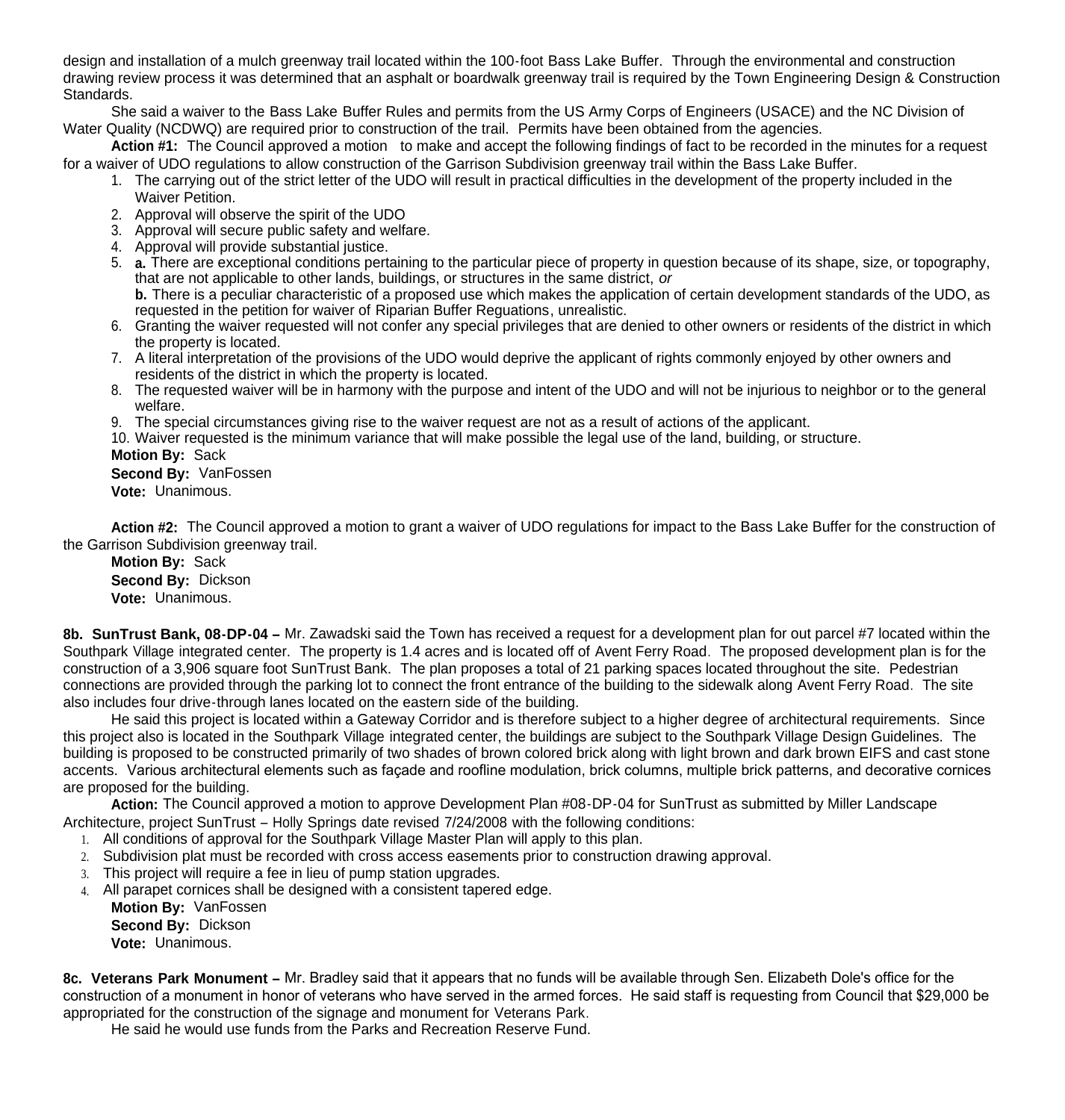Councilman VanFossen asked how much a flagpole would cost because there might be interest among area Rotary Clubs to purchase poles in memory of Rotary members.

 **Action:** The Council approved a motion to authorize completion of a monument at Veterans Park at a cost of \$29,000 and to adopt related budget amendments.

**Motion By:** Sack **Second By:** Dickson **Vote:** Unanimous. *Copies of the budget amendments are incorporated into these minutes as addendum pages.*

Councilman VanFossen asked the town attorney if he should recuse himself.

Mr. Schifano said he should not since Mr. VanFossen's contract as architect of the developer's club house in the Twelve Oaks Subdivision would have no financial bearing on the discussion and action on the Green Oaks Parkway project. He added that Mr. VanFossen, by statute, actually had a duty to vote in the matter.

Mayor Sears said, just for the record, that he is no longer professionally tied to Wakefield Development or to 12 Oaks. He also was advised that he would not have to recuse himself.

**9a. Green Oaks Parkway Project –** Ms. Sudano explained that at the July 15, 2008 Town Council meeting, the Council approved a three-party agreement between the Town, Wakefield Development and Fowler Grading for the completion of construction of the two-lane portion of Green Oaks Parkway.

 She said, in summary, under the agreement, the Town will make payments directly to Fowler for completing roadway construction that originally was the obligation of Wakefield Development (estimated at \$650,000.) The money used by the Town to make these payments are from funds that the Town owed Wakefield for additional "advance" work (estimated at \$876,820) performed on the two-lane project to insure compatibility with the Town's upcoming four-lane project in the same area.

 In addition, the three-party agreement provides that the developer repay the Town all two-lane project costs that exceed the \$876,820 via a reduction in the transportation fee credits that originally were to be issued on the two-lane project. At the time of approval, it was anticipated that these additional costs potentially could include up to \$470,000 in costs.

 Ms. Sudano said these potential additional costs primarily included: mitigation work, professional oversight, and payment of fines required due to the US Army Corp of Engineers environmental violation, lime stabilization technical inspection, sedimentation and erosion control measure maintenance, pavement cross section upgrade, repair/replacement of stone pavement base contaminated due to length of time between placement and paving, construction surveying, etc.

 She said the additional costs were discussed at the July 15 Town Council meeting; however, there were no firm numbers available for some of the potential expenses at that time.

 Now, there are three change orders presented for consideration: \$14,375 for surveying; \$23,267.66 for construction of pavement to Novartis driveways (much of this change order is for "early work" for the four-lane construction work); and \$79,797.50 for repair and replacement of stone pavement base (this is a not-to-exceed number and will be field measured and only undertaken where necessary.)

Councilman Sack asked if all of these amounts would be paid by the developer.

Ms. Sudano said yes, these amounts would be paid by the developer via transportation impact fees.

 She said all of these change orders are necessary for completion of the two-lane project, and all of them were anticipated in the numbers presented at the July 15 Town Council meeting. The money for all of these change orders are included in the "additional costs" mentioned above that will be repaid to the Town of Holly Springs via a reduction in transportation fee credits that would have been due to the developer, per the three-party agreement.

 Ms. Sudano explained that staff also is requesting adoption of a project budget amendments. The budget amendments, she explained, formalize the decisions made at the July 15 Town Council meeting and several other project-related approvals, including mostly:

- establishing the budget for the two-lane project completion under the three-party agreement, \$876,820.
- funding for previously-approved change orders or contracts necessary to complete the two-lane project under the three-party agreement, \$285,257.50
- funding current change orders on the two-lane project totaling \$117,440.16 (per the three-party agreement)
- establishing contingency funds for additional possible change orders on the two-lane project (per the three-party agreement) up to \$32,559.84
- funding \$120,000 payment of pending Corps of Engineers fines
- funding early grading work on the four-lane project in the amount of \$124,847,25 that was done so that PGN could install underground power to Novartis and
- funding \$143,000 to cover the bid award of the four-lane project in May (the project contingency has been reduced to 5% since the bid award to reduce this number)

For additional explanation, Ms. Sudano distributed a summary of the complex project.

She said the following are the bullet points with additional explanation of each item *in italics*. Note that this is a list only of the additional costs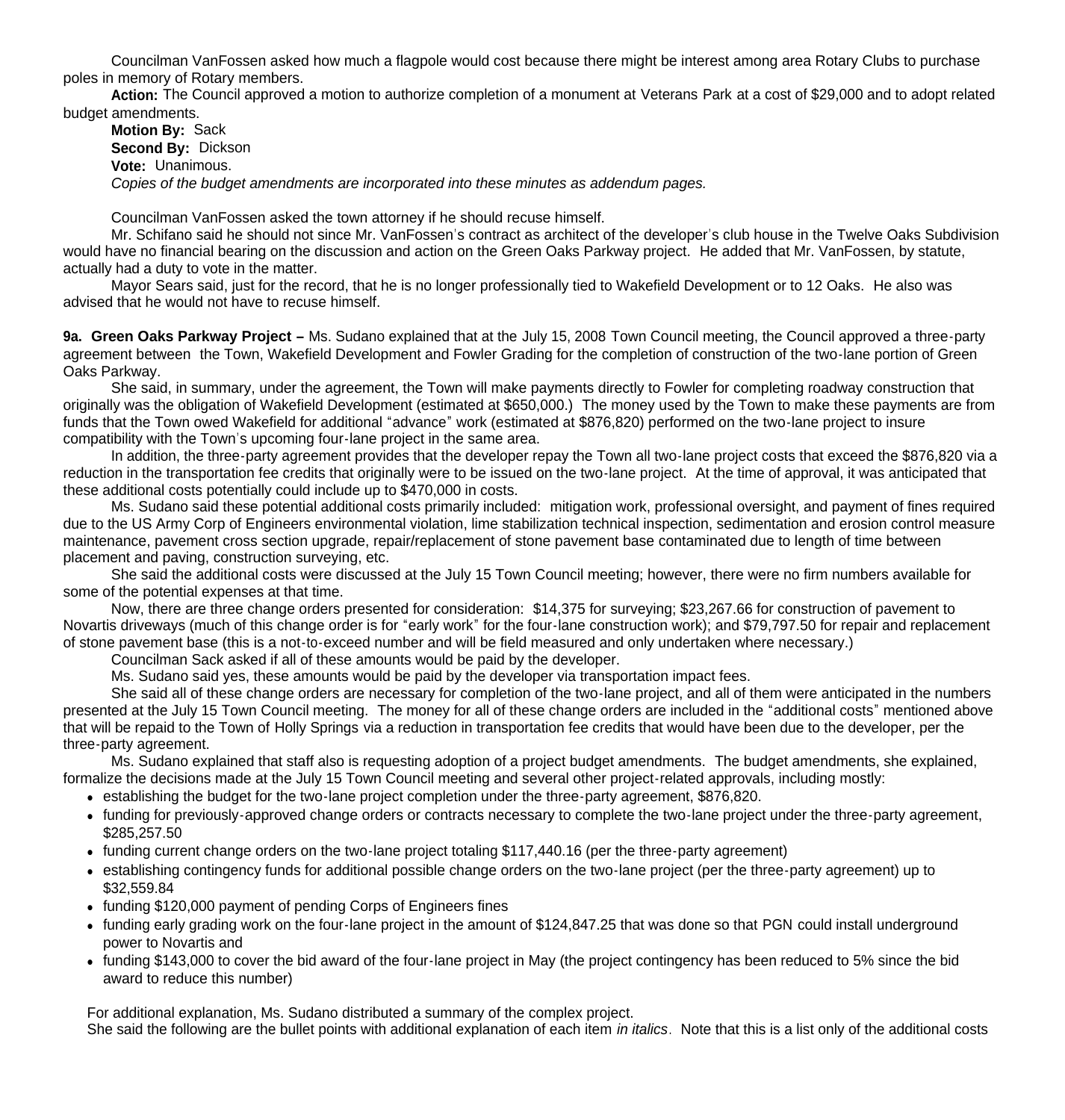that necessitate the budget amendment under consideration for this Town project, she said, adding that several of the numbers are estimates.

# **Town Costs:**

establishing the budget for the 2 lane project completion under the 3 party agreement \$876,820:

*to cover 3 party agreement for construction of 2 lane roadway approved by town council 7/15/08*

- funding early grading work on the 4 lane project in the amount of \$124,847.25 that was done so that PGN could install underground power to Novartis
- funding additional \$143,000 to cover bid award of 4 lane project in May (the project contingency has been reduced to 5% since the bid award occurred to reduce this number)

## **Developer Costs (to be paid by Town and reimbursed by Developer to Town via Transportation Impact Fees):**

- funding previously approved change orders or contracts necessary to complete the 2 lane project completion under the 3 party agreement \$285,257.50 *(note that several costs are estimated):* 
	- *lime stabilization professional services \$5000,*
	- *environmental compliance and mitigation oversight professional services \$65,000,*
	- *environmental mitigation to bring 2 lane project into compliance with Army Corp Engineers \$141,000;*
	- *retaining s&ec to direct construction of environmental mitigation plan \$25,670,*
	- *silt clean-out from culverts \$8,130,*
	- *sedimentation and erosion control measure clean-out \$40,457.50*
- funding for tonight's change orders on the 2 lane project totaling \$117,440.16 (3 party agreement)
	- *construction surveying \$14,375,*
	- *construction pavement ties to Novartis driveways ("early work"),*
	- *repair and replace stone base \$79,797.50*
- establishing contingency funds aside for additional possible change orders on the 2 lane project (3 party agreement) up to \$32,559.84
- funding maximum estimated \$120,000 payment of pending USACOE fines

Councilman Sack asked if adoption of these budget amendments would pave the way for the town to proceed uninterrupted with the four-lane section.

Ms. Sudano yes, although she anticipates a few more project adjustments and change orders to be forthcoming.

**Action #1:** The Council approved a motion to adopt budget amendments to Reserve Funds and the Project Fund for Green Oaks Parkway to cover costs of contract change orders and to update the project to include recently-approved and some future contracts.

**Motion By:** Sack **Second By:** Dickson **Vote:** Unanimous. Copies *of the budget amendments are incorporated into these minutes as addendum pages.*

**Action #2:** The Council approved a motion to approve Change Orders Nos. 1, 2 and 3 to the construction contract with Fowler Contracting for additional work completed on the two-lane portion of Green Oaks Parkway.

**Motion By:** Sack **Second By:** Womble **Vote:** Unanimous. *A* c*opy of the change orders are incorporated into these minutes as addendum pages.*

**10. Other Business:** Councilman VanFossen expressed gratitude to staff who approached Brook Manor with requests to tidy up Bass Lake Road.

**11. Manager's Report:** Mr. Dean reported to the Council that the four-day work week pilot program is resulting in fuel savings, but the best result is vehicle purchase cost savings and an increase in proficiency. He said directors also are reporting that the four-day work week may reduce request for additional staff in next year's budget. He said the town would continue the program for the time being. It particular, the program has worked out on cut-off day because crews are on duty after traditional hours. He also noted communication from the Department of Insurance stating that the town's plans to address Station No. 3 is fine. He reported that the Rex soccer fields opening is set for 11 a.m. Saturday.